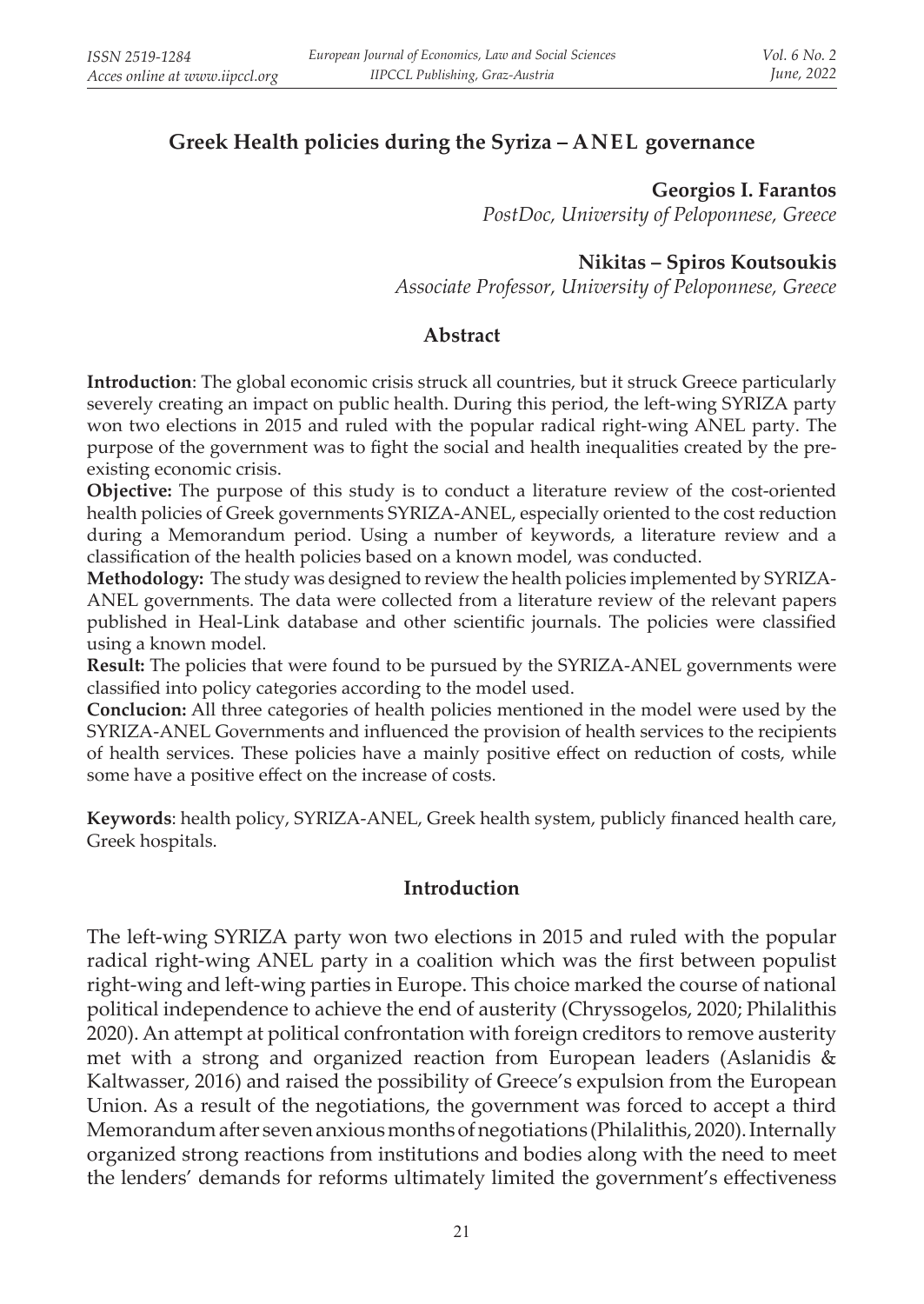in achieving its political announcements (Rori, 2016). This inevitably limited the government's effectiveness in the health sector and significantly hampered its work on the implementation of radical policies, although to some extent it did proceed to their implementation.

The global economic crisis struck all countries, but it struck Greece particularly severely (Maresso et al., 2015), creating an impact on public health (Kondilis et al., 2013). In countries where spending cuts were imposed, the impact on health systems was in the opposite direction from the need to expand health services (Economou, 2012). Greek health policy was subject to long-term financial constraints under the influence of the co-operation memoranda with the lenders, the last of which expired in mid-2018 (Economou, 2018). The importance of continuing to pursue effective health policies for all countries was high during the economic constraints of the economic crisis. The Word Health Organization pointed out the risks to health systems in such a case, but also the opportunities for action so that health systems would function effectively (Quaglio al., 2013). Policies for the prevention of mental health problems (Wahlbeck & McDaid, 2012), for the privatization of health services, hospital mergers, Primary Health Care (PFY) (Economou, 2012), modernization of contracts (Kastanioti, et al., 2013), were implemented, among others, for the modernization of health systems and their response to the conditions of the economic crisis. However, as economic constraints threatened the health of the populations (Kondilis, et al., 2013), political responses to the crisis either faced coordination and performance difficulties (Thomson et al., 2015) or were disappointing (De Vogli, 2011).

Practiced health policies during the economic crisis, based on the literature review, can be classified into three categories of health policies (Kaitelidou & Kouli, 2012). This distinction is illustrated in Figure 1. Policies are divided into:

- Policies targeting financial contributions to the health system
- Policies targeting volume and quality of care
- Policies affecting the costs of publicly financed health care



## **Figure 1: Distinction of health policies into categories (based on Kaitelidou & Kouli, 2012)**

Policies targeting financial contributions to the health system can be about reducing public health spending (Lorenzoni, Belloni & Sassi, 2014), cutting public social security costs (Murauskiene et al., 2013) and user charges (Wenzl, Naci & Mossialos, 2017). Policies targeting volume and quality of care may concern the rationalization of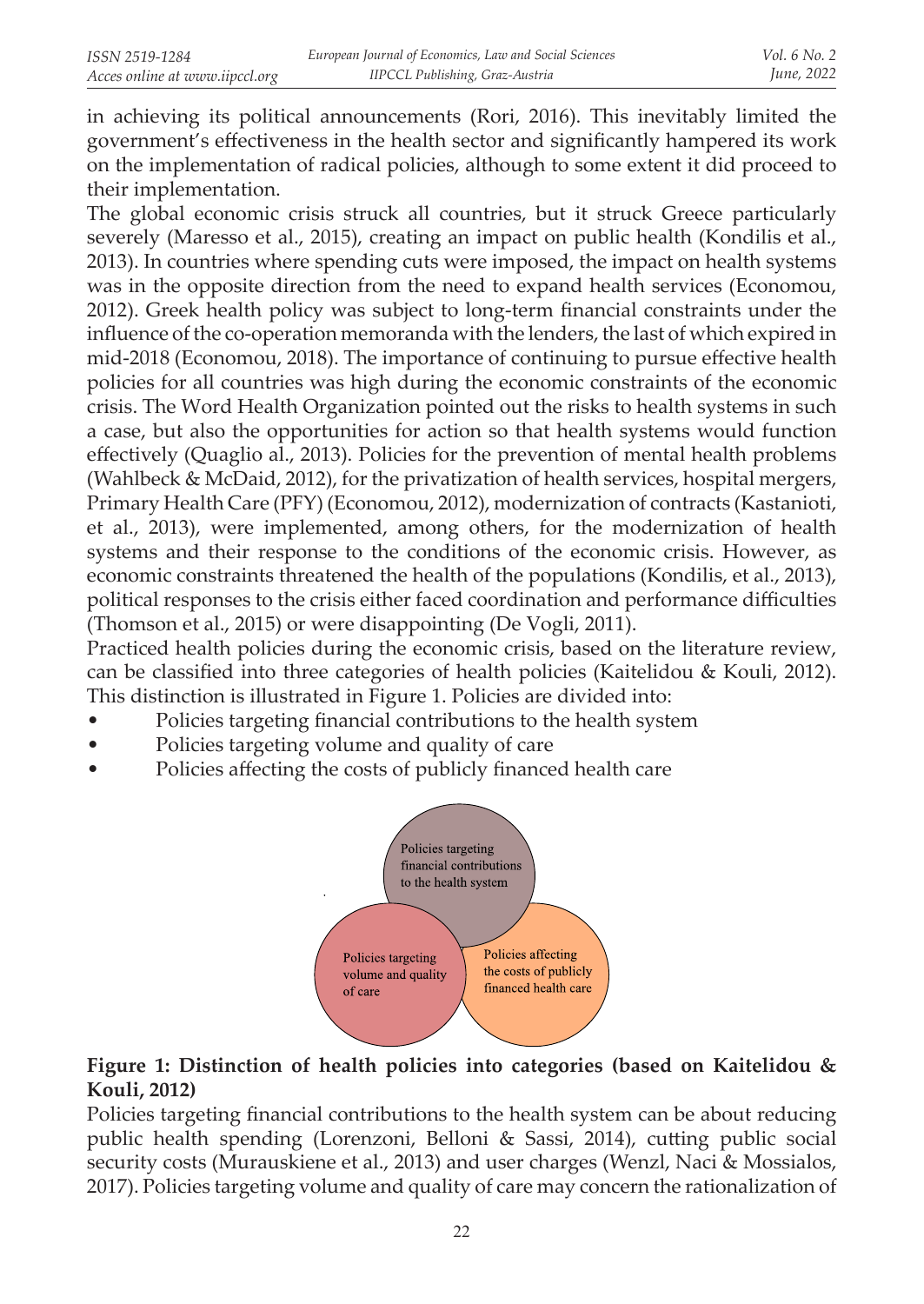services provided between different categories of insured persons (Jacobs, Duchovny & Lipton, 2016), the management of inpatients and outpatients in hospitals (Stenberg, 2018), and primary health prevention (Chauhan et al., 2017). Finally, policies affecting the costs of publicly financed health care include restrictions on staff numbers and salaries (Granero-Lázaro et al. 2017), the reduction of the cost of medical and mainly pharmaceutical products (Ess, Schneeweiss, & Szucs, 2003), generic drugs (Vogler, 2012), electronic prescription (Pangalos, Sfyroeras, & Pagkalos, 2014) and supplies (Kastanioti et al., 2013). Finally, it is always true that some policies favour public health, while others have dubious or detrimental effects on it (Martin-Carrasco et al., 2016) and this should always be kept in mind when considering health austerity policies.

In a generalized review of work to effectively reduce public hospital costs as a result of health policies, Stadhouders, Kruse, Tanke, Koolman & Jeurissen, (2019), point out the weaknesses and only partial success of this work in the full interpretation of this subject. Their model distinguishes health policies into four primary policy groups: budgets, price controls, volume controls and market-oriented policies. Price control policies are divided into reimbursements and production costs policies, volume control policies are divided into supply and demand and market oriented policies into structure, conduct and performance. Each of these categories is divided into subcategories and in these subcategories health policies are classified according to the type of impact they have on costs. This results in a cost-benefit assessment of health policies that identify areas where no policies have been pursued. Materials and methods

The database of the Hellenic HEAL-Link was used, in combination with a more general search, which were carried out with the keywords of the research. A total of 6101 published papers related to the subject under review were reviewed. Of these, 58 published papers were used. Of these, 22 papers were citated for health policy, 13 for SYRIZA-ANEL policy, 14 for the Greek health system, 5 for the publicly financed health care and 4 for the Greek hospitals, while many of these papers referred to combined issues. This methods which was used in our paper are suitable for qualitative research.

The review protocol is based on Center of Reviews and Dissemination (2009) PICOS model as following:

- Review question: "How are health policies classified into a known classification based on their characteristics?"
- It includes the following objective questions, given that the research objective is threefold:
- What are these governments' health policies?
- What is the health model in which they should be classified?
- How are health policies classified in the model based on their characteristics (costoriented)?
- Participants: Studies referring to the health policies of the SYRIZA-ANEL Greek governments that have been published in journals participating in the Greek HEAL-Link.
- Interventions and Comparators: Any intervention as a result of health policies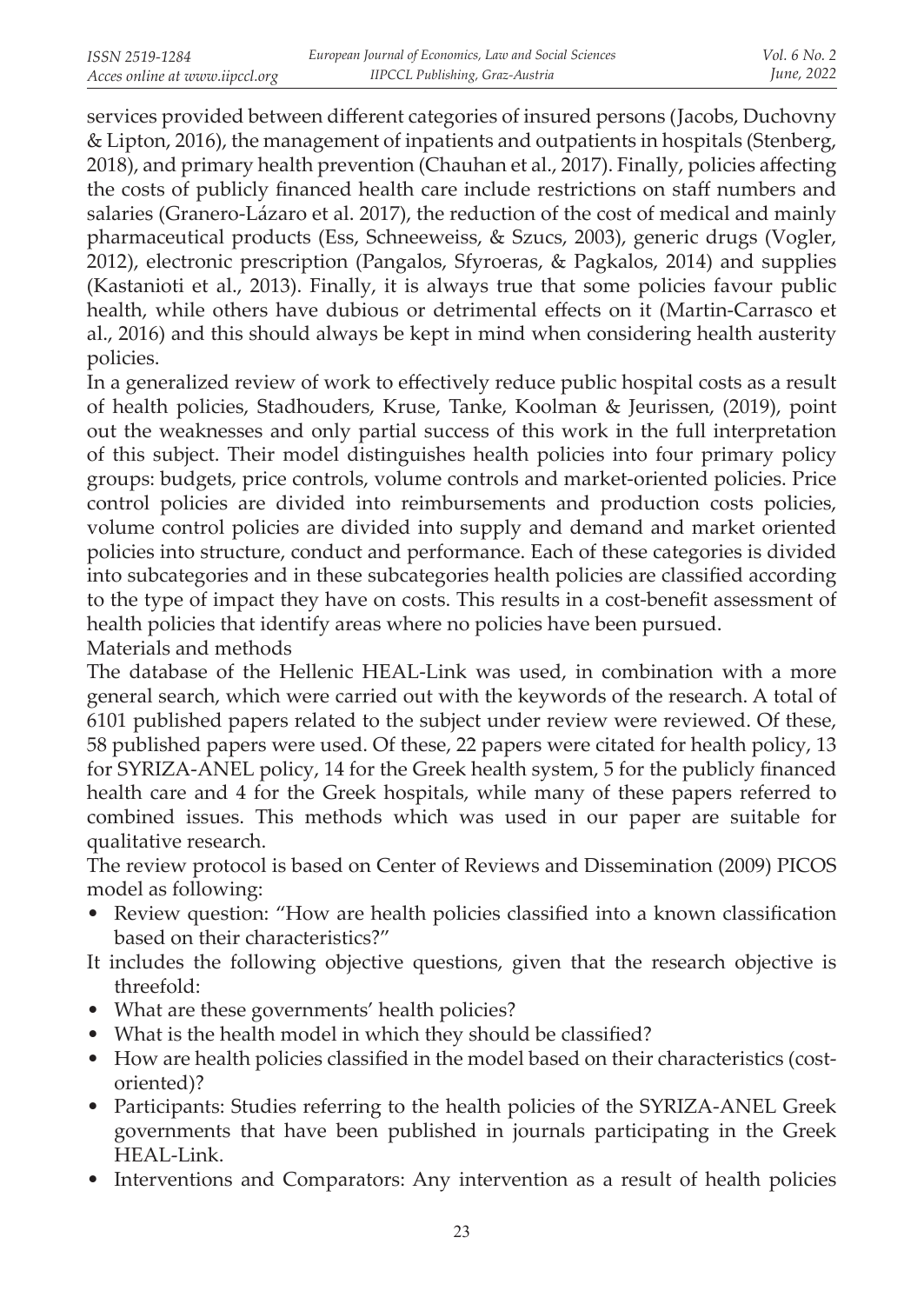pursued by the SYRIZA-ANEL governments in order to change the funding, the cost or the health care of the Hellenic ESY (National Health System).

- Outcomes: Any change in the conditions under which healthcare is provided or in the financing and cost of ESY.
- Study design: the existing models in the literature were first found and then, they were used, based on all the information obtained from the literature review, for the classification of health policies in a period of economic crisis.

Avoiding bias is of importance in the present study. For this reason, personal judgments about the success of policies are avoided and only what is mentioned in the reviewed works is mentioned.

### **Results**

### **The received situation and the health policies during the SYRIZA-ANEL government**

The government that preceded the SYRIZA-ANEL government was the New Democracy (ND) government. This government grouped the policies of the economic crisis into a new National Health Policy. The health policies of this government, according to Economou et al., (2013), Economou et al. (2014), Economou et al., (2015), Kentikelenis et al., (2014), included:

- Restructuring of PFY with the National Agency for the Provision of Health Services (EOPYY) in the role of a monopoly subject to the Health Regions (YPE)
- Cost reduction under a new system of Diagnosis Related Groups (DRG)
- Reorganization of the procurement system, strengthening of centralization, strengthening of double-entry systems.
- Incentives for the mass production of generic drugs.
- Universal obligation of electronic prescription
- Routing the closure of public hospital bodies and merger of beds
- Establishment of public hospitals with private insurance companies for the provision of health services
- Establishment of restrictions on the access of health care recipients to public hospitals (introduction of fees for outpatient services)
- Increased compensation for drugs and medical examinations
- Reduction of restrictions on private hospitals introduction of reduction of controls for the expansion of private hospital infrastructure - removal of restrictions on the establishment of laboratories, medical centers and dialysis units
- Introduction of a new program of diagnostic related groups that significantly increased the prices of the insurance funds of the social insurance bodies for private hospital services

Cuts in health services during the crisis led to cuts in health care services, such as the provision of health services to refugees outside public hospitals (Skleparis, 2017). Prior to the SYRIZA-ANEL government, a large reduction in the recipients of public health services had been observed. Specifically, in the years 2015 and 2016, the number of hospitalized patients increased by approximately 15% compared to what it was before. This is also due to the fact that these recipients preferred free health services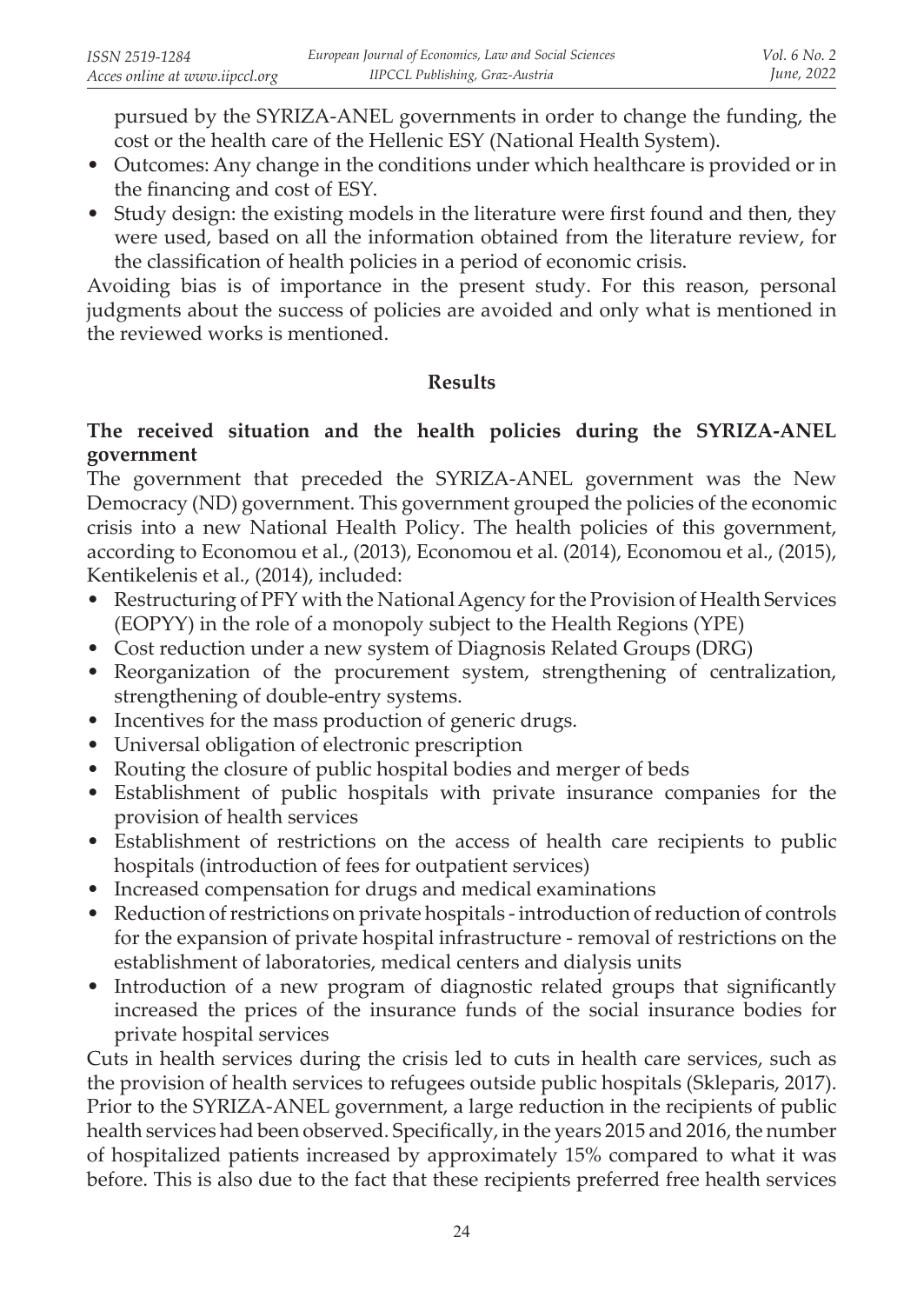from public hospitals to costly private ones, given the financial constraints created by the evolving economic crisis. Intensive Care Unit (ICU) beds in 2016 amounted to a quarter of those required according to international standards (Mpouzika, Mpouzika & Papathanassoglou, 2018). However, the fact that guidelines for the treatment of diseases were given by the Pharmaceutical Associations and the Ministry of Health (MoH) in large numbers, was a positive development (Vrachnis, Loufopoulos & Tarlatzis, 2015).

Before the SYRIZA-ANEL government, more than 1.2 million uninsured people who could not pay their contributions and one million unemployed were not allowed the use of public hospitals. Health policies at the beginning of the SYRIZA-ANEL government marked a remarkable change. The new government has allowed uninsured people to use health services for free. The purpose of the government was to fight the social inequalities created by the pre-existing economic crisis (Petraki & Matsaganis, 2018).

The reduction of pharmaceutical costs during the previous ND government caused a restraint of drug prices by up to 70%, with the parallel establishment of a price refund if the cost of drugs exceeded a certain amount. This was combined with the strengthening of generic drugs and the establishment of a mandatory percentage of generic drugs in public hospitals. E-prescribing contributed to further reduction of costs. However, problems with the prescription process arose during the implementation of the system (Economou et al., 2017).

Based on the distinction of Kaitelidou & Kouli (2012) and the literature review, the health policies of the SYRIZA-ANEL governments are described in Table 1.

These policies pursued by the SYRIZA-ANEL government sought to improve the operation of public hospitals in the health system. Below we will attempt to analyze these policies of the Greek governments.

# **Financial contribution policies to the health system**

Health policies were under severe financial constraint until 2018 due to the effects of the previous economic crisis and the health system remained in the state where Secondary Hospitals served the majority of patients (Goula et al., 2021). According to Markou (2017) and Economou (2018) the attempts to increase funding for health services were not effective because their measures met with resistance by the implementation of the third memorandum signed by the Government, although the new government brought issues such as adequate public health funding. In 2015 and 2016 there was an increase in health expenditure by the government and insurance bodies (Petmesidou, 2019).

These policies pursued by the SYRIZA-ANEL government sought to improve the operation of public hospitals in the health system. Below we will attempt to analyze these policies of the Greek governments.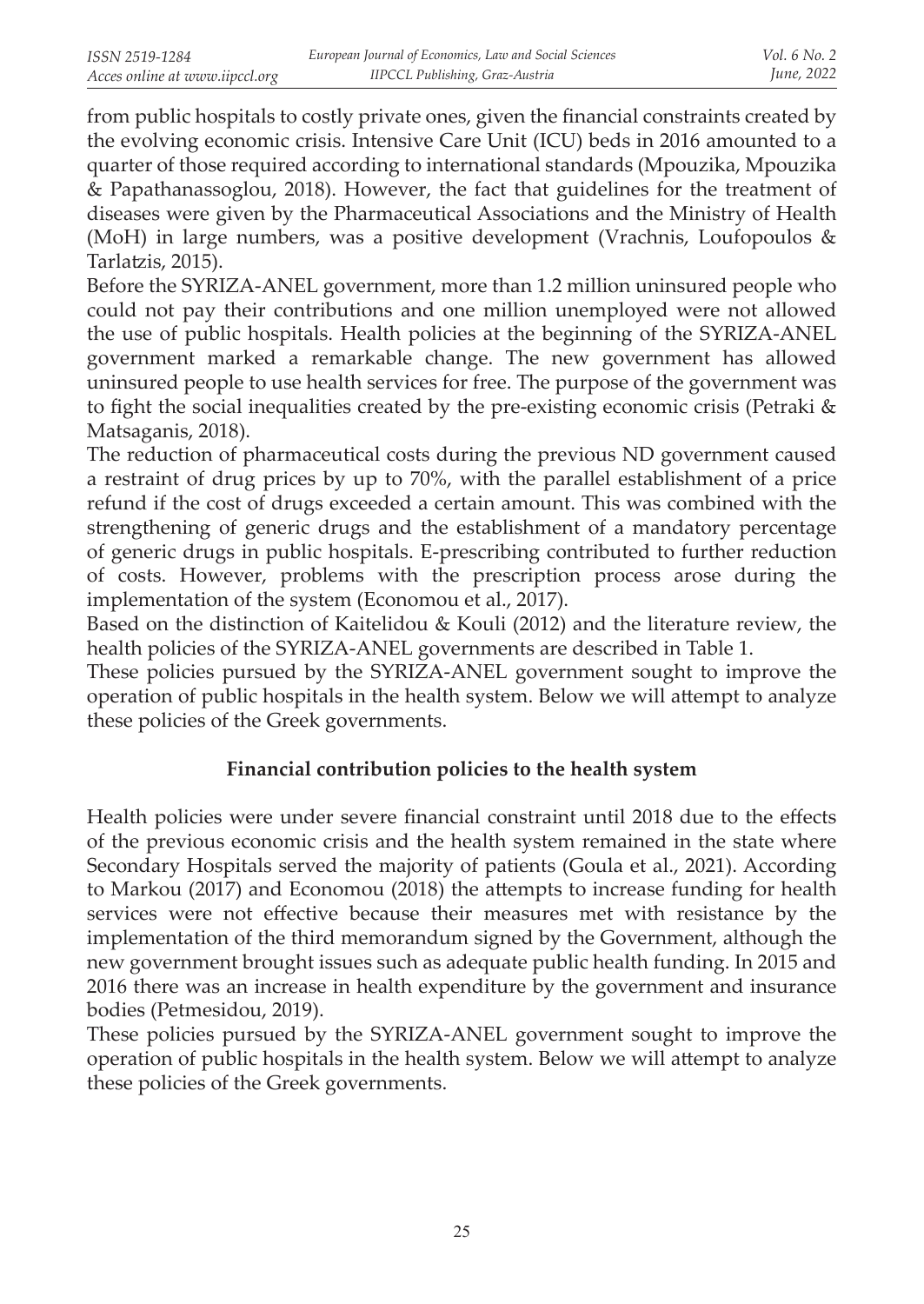# **Table 1: classification of SYRIZA-ANEL health policies based on the theoretical model**

| Categories         | Financial                                                                                                                                                                                                                                                                                                                                                                                                           | Care policies                                                                                                                                                                                                                                                                                                                                                                                                                                                                                                                                                                                                                                                                                                                                        | Cost reduction policies                                                                                                                                                                                                                                                                                                                                                                                                                                                                                                                                                                                                                                                                                                                                                                                                                                                           |  |  |
|--------------------|---------------------------------------------------------------------------------------------------------------------------------------------------------------------------------------------------------------------------------------------------------------------------------------------------------------------------------------------------------------------------------------------------------------------|------------------------------------------------------------------------------------------------------------------------------------------------------------------------------------------------------------------------------------------------------------------------------------------------------------------------------------------------------------------------------------------------------------------------------------------------------------------------------------------------------------------------------------------------------------------------------------------------------------------------------------------------------------------------------------------------------------------------------------------------------|-----------------------------------------------------------------------------------------------------------------------------------------------------------------------------------------------------------------------------------------------------------------------------------------------------------------------------------------------------------------------------------------------------------------------------------------------------------------------------------------------------------------------------------------------------------------------------------------------------------------------------------------------------------------------------------------------------------------------------------------------------------------------------------------------------------------------------------------------------------------------------------|--|--|
| of policies        | contribution<br>policies to the<br>health system                                                                                                                                                                                                                                                                                                                                                                    |                                                                                                                                                                                                                                                                                                                                                                                                                                                                                                                                                                                                                                                                                                                                                      |                                                                                                                                                                                                                                                                                                                                                                                                                                                                                                                                                                                                                                                                                                                                                                                                                                                                                   |  |  |
| Health<br>Policies | Health funding<br>growth policy<br>(Markou, 2017)<br>Changing the<br>way of financing<br>through a new<br>social security<br>institution<br>(Petmesidou,<br>2019)<br>Increase in sub-<br>categories and<br>total hospital<br>expenditure<br>(Ministry of<br>Health, 2021)<br>Policy to cover<br>funding from<br>the state and<br>the funds and<br>not from the<br>recipients of<br>health services<br>(Burgi, 2018) | Development of a<br>two-level PFY System<br>(Economou, Kaitelidou,<br>Karanikolos & Maresso,<br>2017) Beneficiary<br>expansion policies<br>(Economou, 2018)<br>Policies to extend the<br>provision of expansion<br>services to beneficiaries<br>- refugees (Skleparis,<br>2017)<br>Policies to promote the<br>rights of health care<br>recipients (Economou,<br>2018; Petraki &<br>Matsaganis, 2018)<br>ESY human resources<br>reorganization policies<br>E-health development<br>policy (Kouris, Alikari,<br>Gerali & Dafogianni,<br>2020).<br><b>Mental Health Services</b><br>(MH) Modernization<br>Policy (Makrakis, 2018;<br>Triantafyllidou, 2018).<br>Atlas Health Edition<br>for all regions of the<br>country (Ministry of<br>Health, 2018) | Pharmaceutical cost<br>control policies with<br>annual budgets for<br>classification levels of<br>anatomical therapeutic<br>chemicals (Charonis,<br>Papageorgiou, Kontoudis<br>& Karokis, 2018)<br>Pharmaceutical cost<br>reduction policies<br>with drug catalogues,<br>generic drugs, central<br>supplies (Yfantopoulos &<br>Chantzaras, 2018)<br>Cost reduction policy<br>with the reconstitution<br>of the Drug Evaluation<br>Committee (Greek<br>Government, 2018),<br>(Yfantopoulos &<br>Chantzaras, 2018),<br>(Kanavos, 2019)<br>Policy of modernization<br>of the centrally<br>controlled health supply<br>system (Economou,<br>Kaitelidou, Karanikolos<br>& Maresso, 2017)<br>Environmentally<br>sustainable health care<br>with simultaneous cost<br>reduction (Sepetis, 2019)<br>Negative health care<br>policy during the refugee<br>crisis (Kotsiou et al.,<br>2018) |  |  |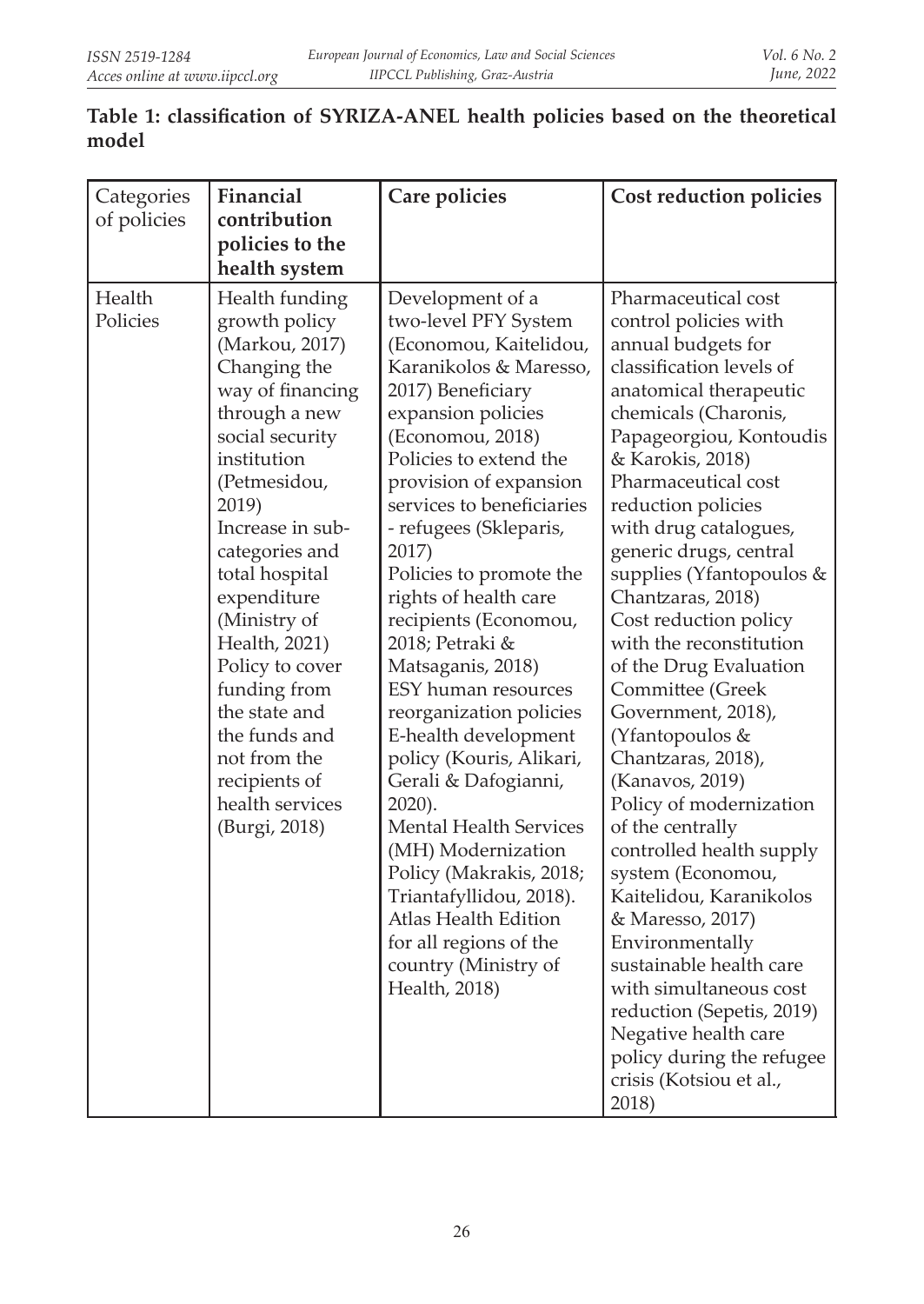# **Financial contribution policies to the health system**

Health policies were under severe financial constraint until 2018 due to the effects of the previous economic crisis and the health system remained in the state where Secondary Hospitals served the majority of patients (Goula et al., 2021). According to Markou (2017) and Economou (2018) the attempts to increase funding for health services were not effective because their measures met with resistance by the implementation of the third memorandum signed by the Government, although the new government brought issues such as adequate public health funding. In 2015 and 2016 there was an increase in health expenditure by the government and insurance bodies (Petmesidou, 2019).

A significant change occurred in the financing of health services in 2017. The SYRIZA-ANEL government assigned the hospitals funding function to a new social security body (EFKA) which was responsible for the collection of health and pension contributions and the health contributions were transferred to the EOPYY PFY organization. EOPYY is a monopoly buyer of medical services and under this role it could negotiate with suppliers. However, its power to negotiate was very limited, as the relevant decisions were taken by the MoH. During this period, the MoH budget, in addition to payroll, continued to fill the gaps arising from inadequate hospitalization payments to EOPYY (Petmesidou, 2019).

In order to get an impression of the finances of the Greek public hospitals, we investigated the markets of these hospitals individually and in total and their percentage change in relation to the GDP. Table 2 was created from the MoH data (2021) and their processing.

|      | <b>Greek Hospitals' Purchases</b>               |               |                                             |                  |                               |                                         |                                   |  |  |
|------|-------------------------------------------------|---------------|---------------------------------------------|------------------|-------------------------------|-----------------------------------------|-----------------------------------|--|--|
|      | Purchase of raw<br>materials and<br>auxiliaries | Consumables   | Expenses - Payroll -<br>Service Obligations | Total purchases  | Percentage<br>change of total | GDP (Million<br>Euro weighting<br>2019) | Index:<br>Markets /<br>GDP / 1000 |  |  |
| 2015 | 1.071.681.241.15                                | 76.124.990.39 | 561.403.639.36                              | 1.709.209.870.90 |                               | 177.258                                 | 9.642498                          |  |  |
| 2016 | 1.265.528.995.90                                | 70.186.313.78 | 565.039.909.71                              | 1.900.755.219.39 | 111.2067                      | 176.488                                 | 10.76988                          |  |  |
| 2017 | 1.372.705.676.95                                | 80,579,648.80 | 542.064.872.63                              | 1.995.350.198.38 | 116.7411                      | 180.218                                 | 11.07187                          |  |  |
| 2018 | 1.433.601.557,01                                | 89.450.584,03 | 549.473.954.33                              | 2.072.526.095,37 | 121.2564                      | 184.714                                 | 11,22019                          |  |  |
| 2019 | 1.655.546.758,67                                | 91.294.138.65 | 590.607.127.83                              | 2.337.448.025.15 | 136.7561                      | 187.456                                 | 12.46932                          |  |  |

**Table 2: Purchases of Greek hospitals 2015-2019 (based on Ministry of Health, 2021)**

This table clearly shows that the economic policies of the MoH during the period under study increased the markets of Greek hospitals and given the nature of the financing of the Greek health system (closed budgets, coverage of costs - hospitalizations by EOPPY and uncovered expenses including those overdue by the MoH),finally indicate the indirect increase in funding for public hospitals.

Figure 2 shows the changes in the financial figures (markets) of Greek hospitals for the study period (Ministry of Health, 2021).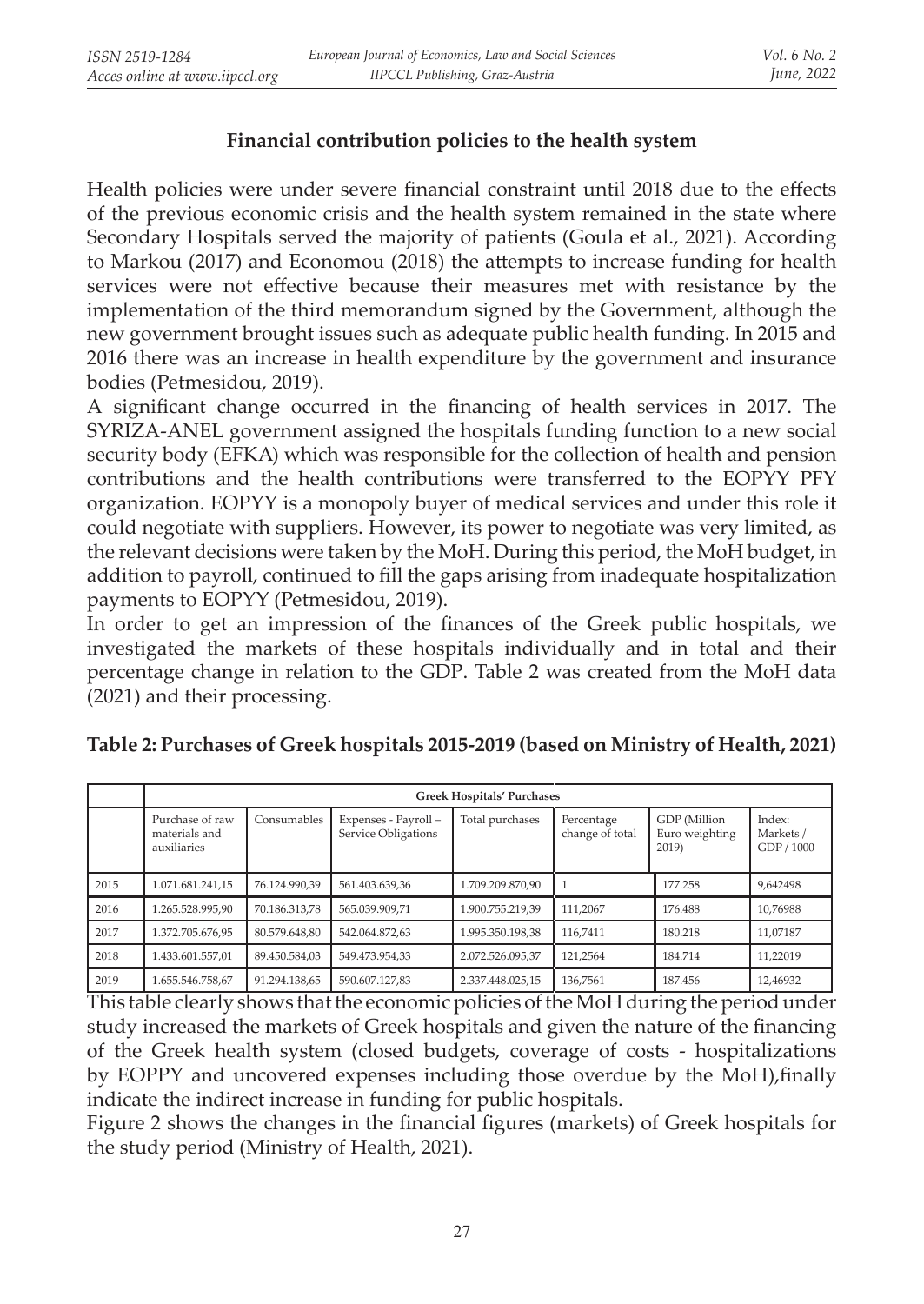## **Figure 2 : Graphic change of the financial figures of the Greek hospitals 2015- 2019 (based on Ministry of Health, 2021)**



The diagram also shows the positive change (increase) of all the sizes of the hospital markets.

Burgi (2018) reports the cancellation of admissions to public hospitals for health care recipients by the SYRIZA-ANEL government, a fact that played a role in the financing of hospitals. But at the same time, he points out that the provision for the return of admissions is present in the memorandum of 2015.

# **Care policies**

PFY in Greece, provided by ESY, was further decentralized with the establishment of a two-tier PFY system in 2017. This further decentralization contributed to the screening of health care recipients and the provision of health services to them in the PFY instead of referring them to Secondary Hospitals (Yfantopoulos & Chantzaras, 2018). The first level of PFY was now the Local Health Unit (TOMY), a neighborhood unit with a team of physicians who, in collaboration with a family doctor, would provide a range of preventive, referral and home services. The pre-existing introductions of the previous government regarding PEDY (Primary National Health Network), which provided PFY services (Lionis et al., 2019), after the reform, were now divided into TOMY level 1, which provided referral services and home services and Level 2 Health Centres (KY), which provided PFY diagnostic and referral services to hospitals, more complex health cases and provided specialized prevention services. The schematic representation of the Greek PFY before and after this reform is shown in Figure 2 (Emmanouilidou, 2021).

The government implemented a free access policy for the care of the uninsured and vulnerable, including those without health coverage, immigrants legally settled in Greece, children, pregnant women and people with chronic illnesses, regardless of their insurance status. (Economou, 2018). The free access of certain categories of individuals, facilitated the reduction of private payments, but increased the total state cost for the provision of health services. Law 4368/2016 attempted to correct functional problems in order to achieve equal and free provision of health services (Burgi, 2018) and greatly increased the number of beneficiaries who received free health care in public hospitals (Skleparis, 2017). Emergency services and drugs have since been provided free of charge to refugees living in structures, while at the same time, free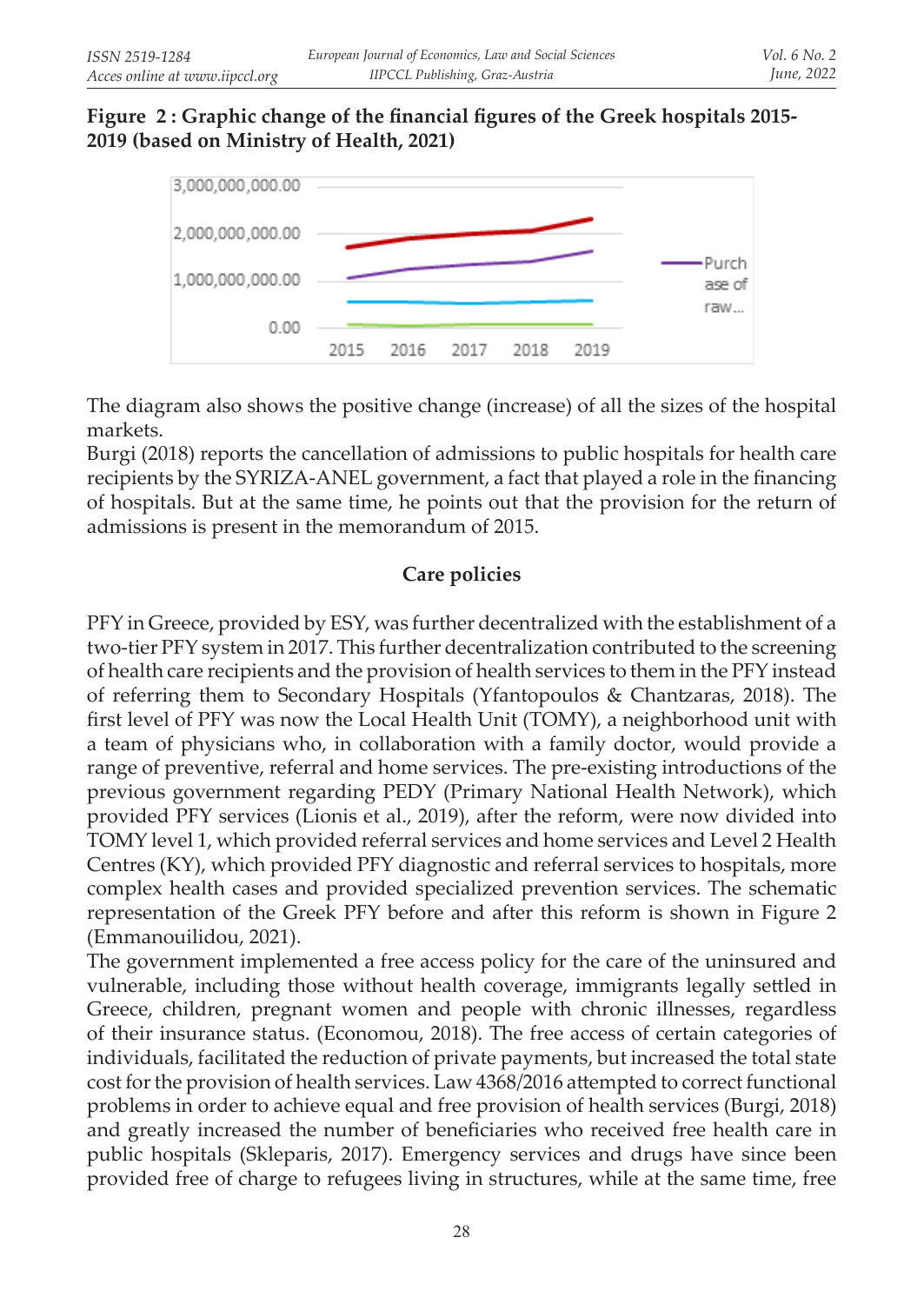health services have been extended to patients with chronic, mental or rare illnesses, (Economou, Kaitelidou, Karanikolos & Maresso, 2017). Observed ignorance of the provisions of this Law, led to phenomena of denial of services (Petraki & Matsaganis, 2018). The relative success of this system, however, depended on its adaptation to the new services (Economou, Kaitelidou, Karanikolos & Maresso, 2017; Economou, 2018). The PFY reform encountered some major problems. Lack of funding and physicians led to the underfunding of Local Health Units (TOMYs) (Philalithis, 2020). Reform efforts have sparked tensions over the lack of a sufficient number of GPs and financial incentives to hire GPs (Lionis et al., 2019). Eventually, the reform received significant criticism from key bodies, and the new system failed to attract a significant portion of the Greek population (Emmanouilidou, 2021).



**Figure 3 : Schematic representation of the Greek PFY before and after the reform (Emmanouilidou, 2021)**

The government paid particular importance to protecting the rights of health care recipients. In 2016, the existence of offices of health service recipients in all hospitals was implemented. (Economou, 2018). These offices provided the opportunity to collect useful data on discrimination cases, setting targets for anti-discrimination and related inequality initiatives (Petraki & Matsaganis, 2018). Human resources reorganization policy was a priority for the government. In relation to the previous regime, the movement of Medical, Paramedical and other staff to different areas within the same YPE was greatly facilitated in order to address staff shortages. Chronic issues of doctor appointments and development were addressed and incentives were given for the recruitment and relocation of Doctors in remote areas of the country. The salary incentives were reorganized based on the provisions of Law 4472/2017, which determined wage rates (Maltezou et al., 2021).

Coding, recording, storing and management of health information with the introduction of health information systems and health records constitute a modern policy for the improvement of the quality of health services (Kouris, Alikari, Gerali & Dafogianni, 2020). With Law 4486/2017, new modernization provisions were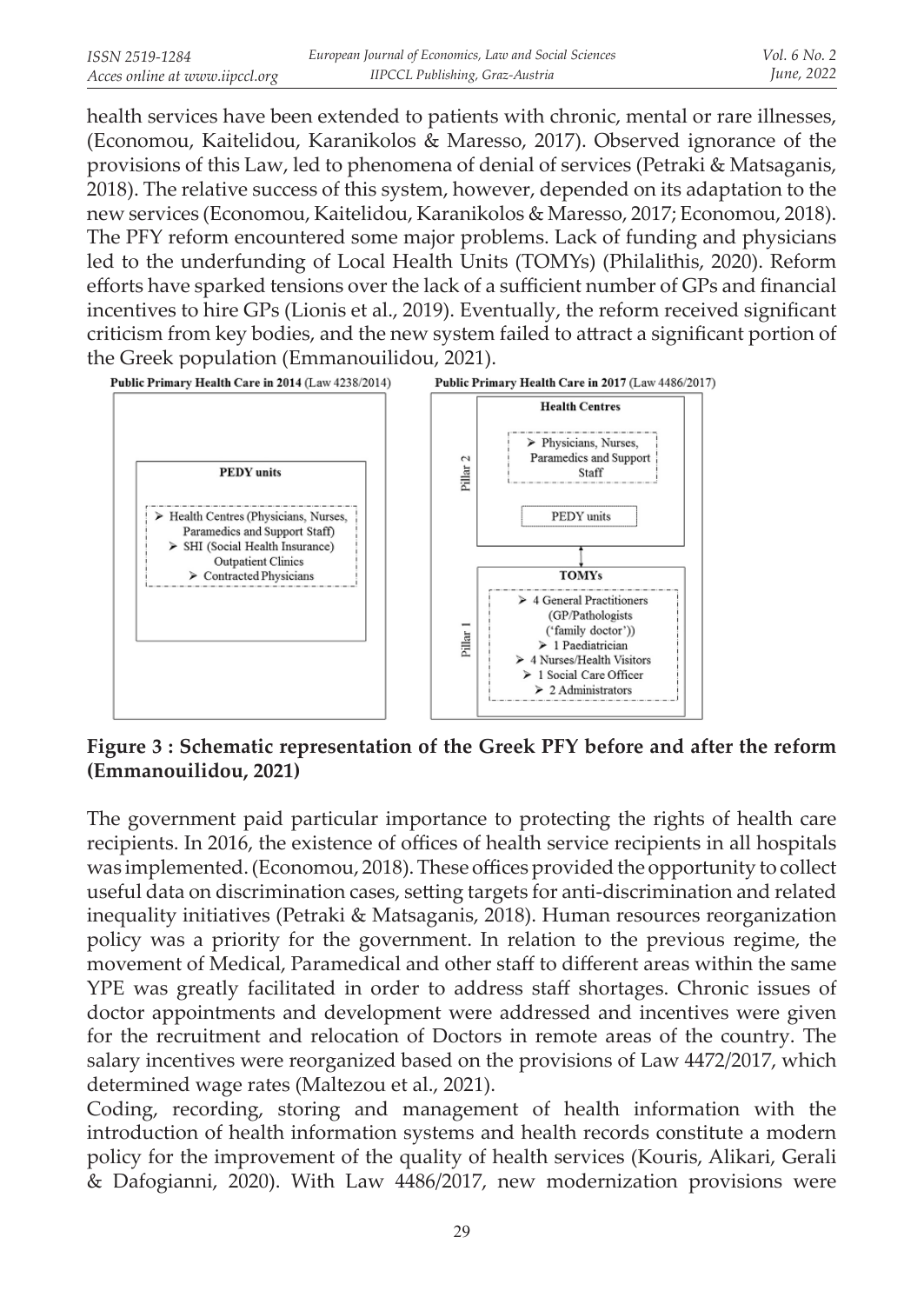implemented for Individual Electronic Health Records (AHFY). The enactment of Law 4461/2017, sought to achieve equal social treatment of the mentally disturbed, innovative scientific treatment and the expansion of special PSY units in the PFY (Makrakis, 2018). They also remedied previous functional problems related to the PSY's service recipient committees. These provisions were criticized for vagueness regarding the criteria of the PSY Committees (Triantafyllidou, 2018). The committees were organized to ensure communication from the central to the local levels. A health and welfare map did not manage to be completed, however, in January 2017, the MoH and EOPYY produced a Health Atlas that mapped all available health resources across the country (Ministry of Health, 2018).

### **Cost reduction policies**

Already at the beginning of the SYRIZA-ANEL governance, significant reductions in pharmaceutical expenditure had been identified (Yfantopoulos, 2018). Provisions to limit pharmaceutical costs by extending the mandatory discount and prescription controls came into force during the Syriza-Anel governance. The pharmaceutical reforms included significant price cuts, increased repayments and some provisions for vulnerable groups, returns / refunds. The clawback for the excess of expenditure increased by 20% in 2018 compared to the previous year (Petmesidou, 2019). The reforms provided for the issuance of prescriptions with international non-proprietary names, replacement of generic drugs, prescription limits and detailed control, central supplying, as well as changes in pricing and reimbursement procedures, with the introduction of positive and negative lists and an internal price reporting system (Yfantopoulos & Chantzaras, 2018).The Hellenic MoH implemented an annual budget forecast plan for classification levels of anatomical therapeutic chemicals. This application was related to the fight against pricing distortions and therefore to the reduction of pharmaceutical costs (Charonis, Papageorgiou, Kontoudis & Karokis, 2018). The ceiling for pharmaceutical expenditure was set at 1.4 billion Euros for the period 2015-2017 with a simultaneous hard clawback overrun (Economou, Kaitelidou, Karanikolos & Maresso2017).

The MoH pursued a policy of modernizing the Positive List Committee, implementing provisions and a series of decisions on the evaluation and reimbursement of medicinal products, in 2018 and beyond. The Law 4512/2018 marked a change in the policy of the current framework regarding the pharmaceutical sector (Yfantopoulos, 2018). However, it was criticised for reasons of transparency, objectivity and accountability, lack of expertise in defining procedures, incorporating recommendations into medical practice, and the lack of role of clinicians (Kanavos, 2021).The National Central Procurement Authority for Health (EKAPY), was established in May 2017 (with Law 4472) in order to be responsible for the national procurement policy in the field of healthcare (Economou, Kaitelidou, Karanikolos & Maresso, 2017), and was responsible for central strategic and operational planning of the financial and supply cycle of hospitals.

The government pursued a policy of wide attendance of health care recipients in public hospitals, eliminating the existence of financial barriers. Free access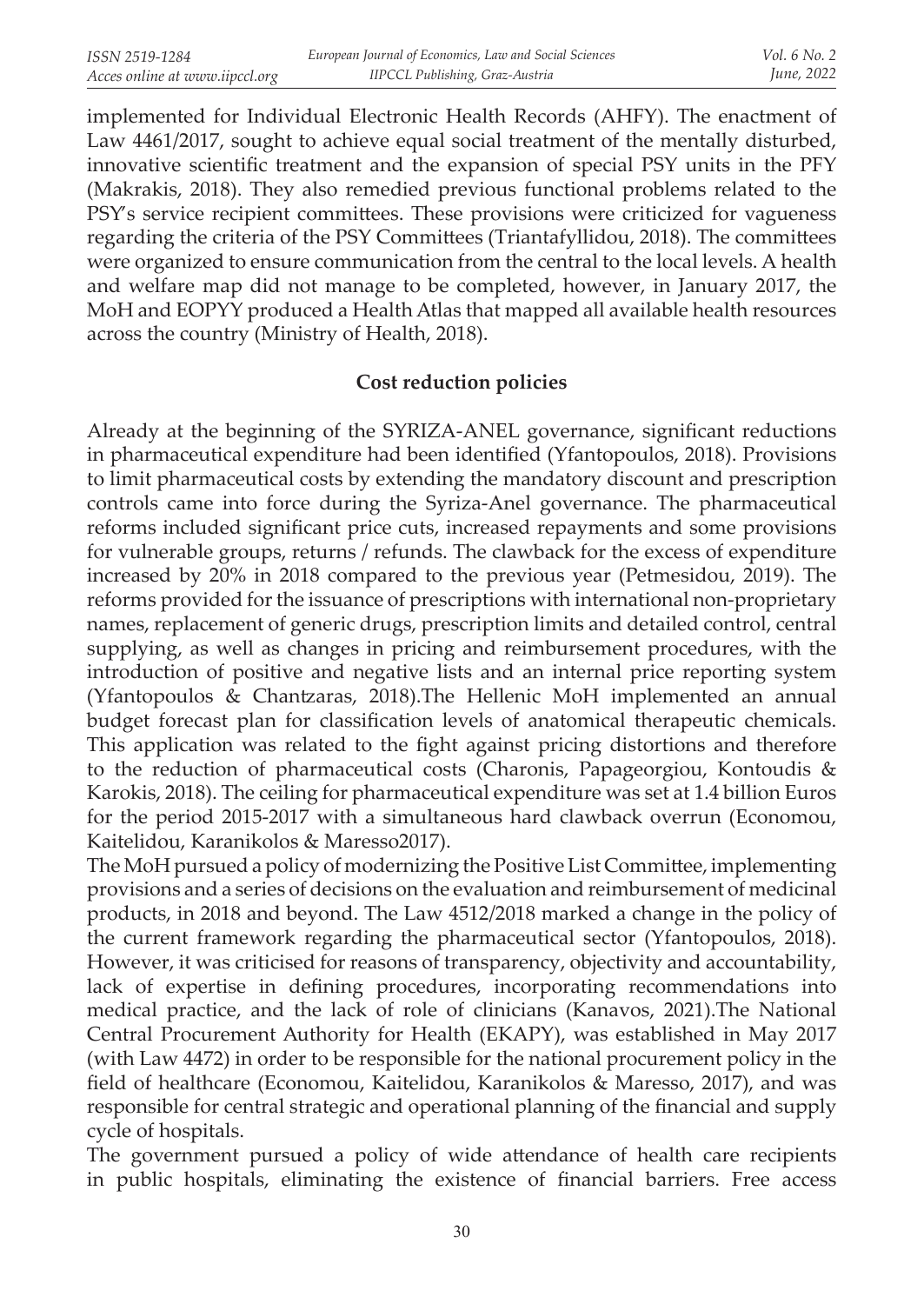measures were criticized for undermining the current Bismark health system base towards a Beveridge-type tax base, but it paid off in providing health services to the uninsured (Philalithis, 2020).The refugee crisis has greatly burdened the costs of public hospitals directly or through Non-Governmental Organizations (NGOs) and forced efforts towards an effective health system to prevent and control the transmission of contagious diseases and the treatment of acute infectious diseases by achieving effective health control and vaccination coverage (Kotsiou et al., 2018). The government continued and expanded pre-existing sustainable health care in public hospitals, with the procurement and installation of roof systems and bioclimatic upgrade projects in order to save energy and reduce costs (Sepetis, 2019).

According to the Stadhouders, Kruse, Tanke, Koolman & Jeurissen (2019) model, the health policies of the SYRIZA-ANEL governments are divided into four primary policy groups: budgets (2 policies), price controls (3), volume controls (7) and marketoriented policies (7). Health policies are classified into categories and subcategories based on their impact on costs. Fig. 4 shows the summary of findings and effects per policy group.



## **Fig.4 : Summary of findings and effects per policy group (based on Stadhouders, Kruse, Tanke, Koolman & Jeurissen, P. (2019).**

Although the interventions were very heterogeneous, some general trends are visible. Policy price controls achieve cost reduction. Other policies achieve different goals, such as volume controls, some of which reduce costs  $(1 + 1)$ , while most increase costs (4) and this is due to increased access and provision of free health services. At the same time, knowledge gaps which relate more to market oriented contact policies (6) and structure policies (5) are identified. It is noted that the research concerns a limited period of governance.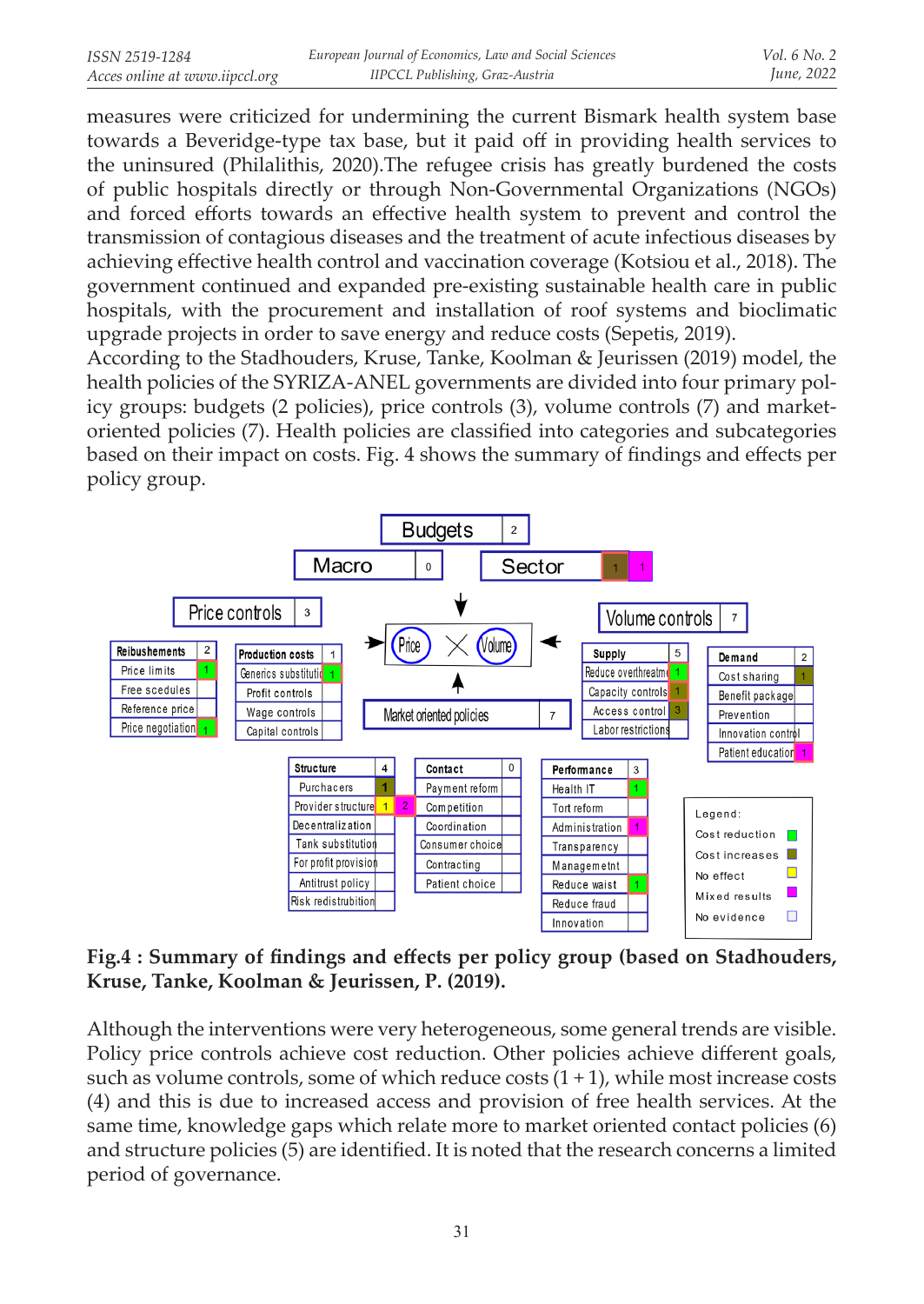### **Discussion**

The SYRIZA-ANEL governance was largely affected by the financial crisis, given that an initial government attempt to end austerity failed and resulted in the signing of a memorandum, which lasted until one year before the end of its term. For this reason, the policies of these governments are classified in the theoretical model that includes all the health policies implemented during the economic crisis. All the policy categories (including all measures that can be taken) are included in this model.

The situation received by the SYRIZA-ANEL government included many problems of economic nature and population health care. These problems stemmed from the reform of the health system that took place by governments during the financial crisis, with a view to reducing the costs that had an impact on the provision of medical care to large sections of the population. However, the reforms that had taken place had resulted in cost savings and in the introduction of innovations in information systems and drug control and procurement control systems.

Policies targeting financial contributions to the health system faced strong financial constraints as a result of the memorandum with lenders and the oversight of economic policy. The government was accused of cutting funding to the health system. However, a detailed record of the MoH data reveals that hospital costs steadily increased throughout the years of governance. This is due to the funding system which is oriented towards the gradual increase of the funding from the health service provider. In any case, the increase in expenditure made through the current way of financing hospitals, although it contributes negatively to the cost, is tolerable, because it aims to provide health services for all.

The policies targeting volume and quality of care implemented by the SYRIZA-ANEL governments were more concerned with expanding the access of categories of citizens to health services, the rights of health care recipients, e-health and the PSY. These policies also demonstrated the left-wing and progressive orientation of governments. Although this widening of access may have a negative effect on costs, it has a strong positive social effect on citizens.

The policies affecting the costs of publicly financed health care, only partially expand and reform the respective policies of the previous governments. With regard to the reduction of pharmaceutical costs that have been taken in this direction, these governments recognized the need to reduce costs in these areas and extended previous policies in the same direction. However, the policies of extended access to uninsured Greek citizens and the policies of extended free provision of health services to refugees aim at fulfilling the criterion of equal access, elimination of discrimination and effective provision of health services to all citizens.

The use of the Stadhouders, Kruse, Tanke, Koolman & Jeurissen, (2019) model, confirms that not all policies are cost-oriented. The government pursues cost-cutting policies and in this regard continues to implement pre-existing health policies, but at the same time implements free access for categories of uninsured and vulnerable groups, which increases costs. The knowledge gaps are due to the relatively limited period of governance and the fact that many policies have already been implemented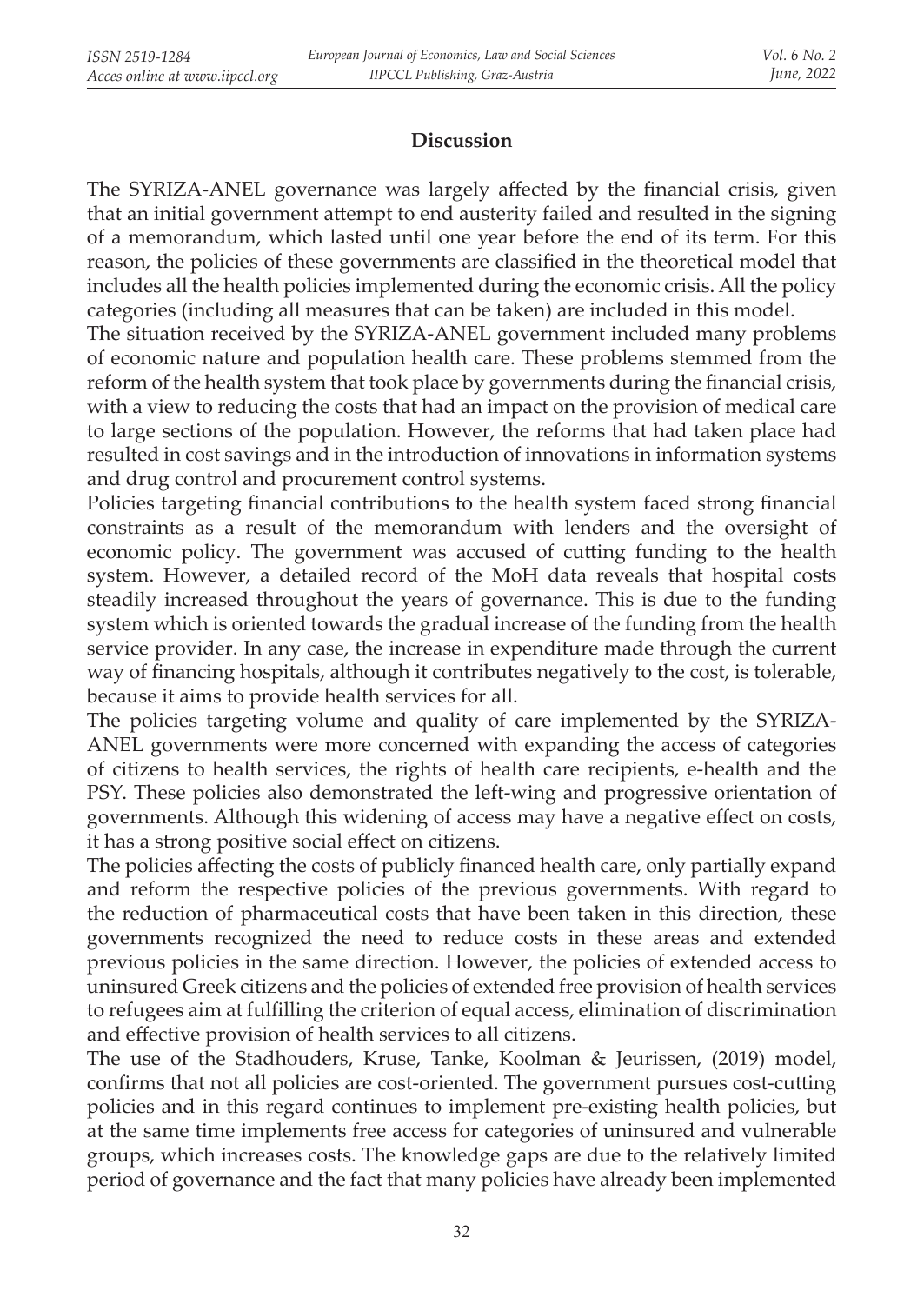#### by previous governments.

In conclusion, the SYRIZA-ANEL governments implemented policies aimed at ensuring equal access and provision of health services to all individuals regardless of their particular characteristics. These policies were consistent with the left-wing and progressive principles of SYRIZA and consistent with its pre-election announcements. Some of these policies, as evidenced by the increase in hospital costs, certainly had an adverse effect on cost reduction. The detailed investigation of the impact of these policies on the efficiency Greek hospitals will be the object of future research.

#### **Conclusions**

The SYRIZA-ANEL governments, after an initial period of unsuccessful negotiations on austerity with the institutions, implemented policies to improve the health system. These policies are classified into the 3 types of model policies, namely policies for financial contribution to the health system, care policies and cost reduction policies. Policies aimed at improving care that had not been implemented before were implemented, such as the widening of the number of beneficiaries and the abolition of tickets. Most health policies have a positive effect on reducing costs, while some of the policies increase costs. These policies had a clear social orientation towards achieving equality in access to health services. Some policies to improve the system, such as the modernization of the drug selection system, and e-prescribing, have continued and the measures taken modernized the health system. Lenders' constraints hampered the government's efforts until at least 2018, but overall public hospital purchases reflect an increase in public health services.

#### **References**

Aslanidis, P.& Kaltwasser, C. R. (2016). Dealing with populists in government: the SYRIZA-ANEL coalition in Greece. *Democratization, 23*(6), 1077-1091.

Burgi, N. (2018). The Downsizing and Commodification of Healthcare: The Appalling Greek Experience Since 2010. In E. Doxiadis & A. Plakas (Eds.). Living under Austerity. Greek Society in Crisis (pp. 217-252). Berghahn Books.

Centre for Reviews and Dissemination (2008). *CRD's guidance for undertaking reviews in health care. CRD Systematic Reviews.* University of York.

Charonis, A., Papageorgiou, M., Kontoudis, I. & Karokis, A. (2018). PHP174-are fixed therapeutic-level spending caps advisable for the Greek outpatient market? Methodological issues and health policy proposals. *Value in Health*, *21*, S179.

Chauhan, B. F., Jeyaraman, M., Mann, A. S., Lys, J., Skidmore, B., Sibley, K. M., ... & Zarychanksi, R. (2017). Behavior change interventions and policies influencing primary healthcare professionals' practice—an overview of reviews. *Implementation Science, 12*(1), 1-16. Chryssogelos, A. (2020). State transformation and populism: From the internationalized to the neo-sovereign state? *Politics*, *40*(1), 22-37.

De Vogli, R. (2011). Neoliberal globalization and health in a time of economic crisis. *Social Theory & Health, 9*(4), 311-325.

Economou, C. (2012). The impact of the economic crisis on health care systems. *Social Cohesion and Development, 7*(1), 5-9.

Economou, C. (2018). Greece's healthcare system and the crisis: a case study in the struggle for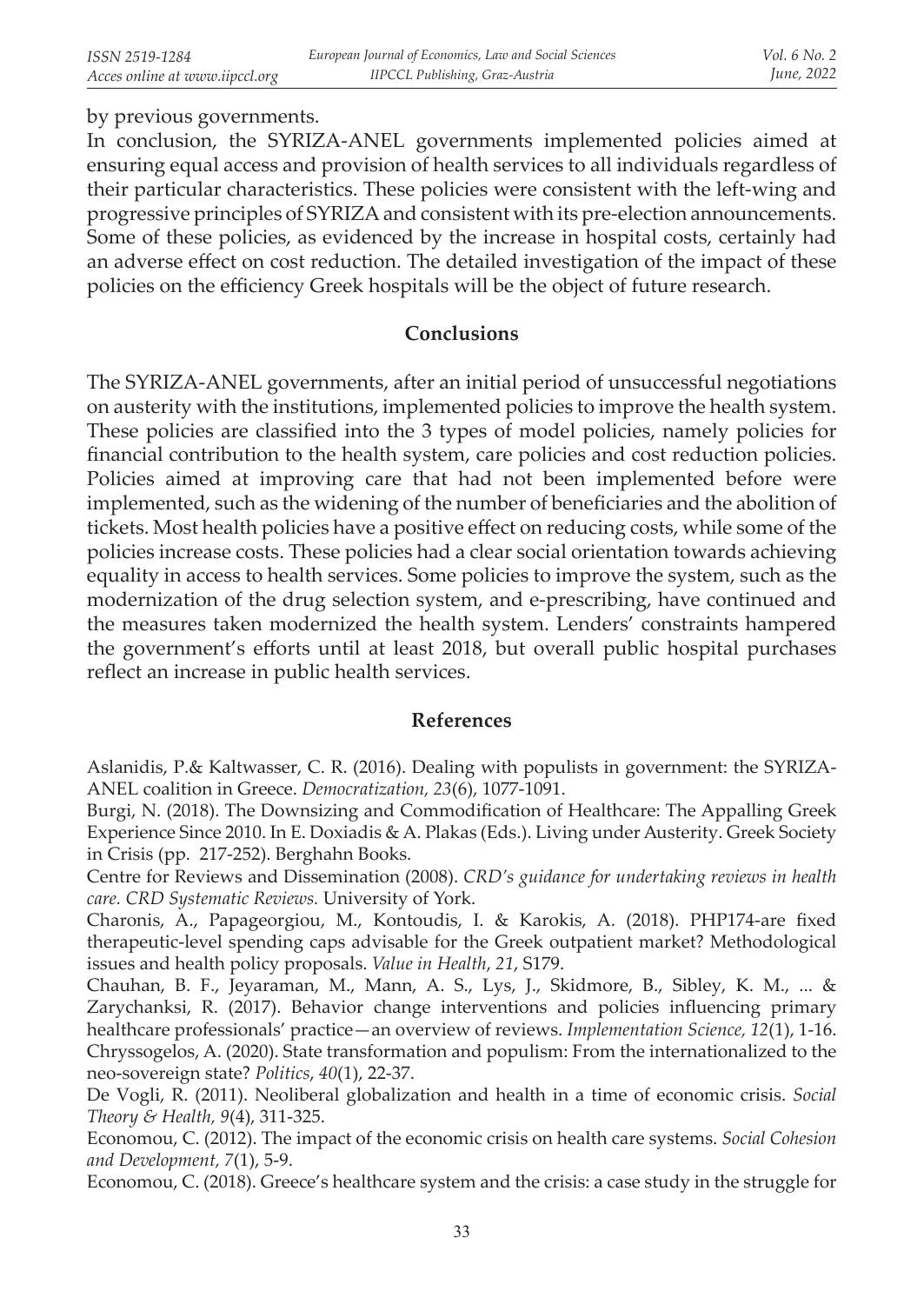a capable welfare state. *Anais do Instituto de Higiene e Medicina Tropical*, 17, 7-26.

Economou, C., Chaitelidou, D., Karanikolos M., & Maresso, A. (2017). Greece Health System Review. *Health Systems in Transition, 19*(5), 1-192.

Economou, C., Kaitelidou, D., Karanikolos, M. & Maresso, A. (2017). *Greece: health system review.* World Health Organization.

Economou, C., Kaitelidou, D., Katsikas, D., Siskou, O.& Zafiropoulou, M. (2014). Impacts of the economic crisis on access to healthcare services in Greece with a fοcus on the vulnerable groups of the population 1. *Social Cohesion and Development*, *9*(2), 99-115.

Economou, C., Kaitelidou, D., Kentikelenis, A., Maresso, A. & Sissouras, A. (2015). The impact of the crisis on the health system and health in Greece. In Maresso, A., Mladovsky, P., Thomson, S., Sagan A., Karanikolos, M., Richardson, E., Cylus, J., Evetovits, T, Jowett, M., Figueras, J., Kluge, H. (Eds.). *Economic crisis, health systems and health in Europe: Country experience*. European Observatory on Health Systems and Policies, 103-138.

Economou, M., Madianos, M., Peppou, L. E., Patelakis, A., & Stefanis, C. N. (2013). Major depression in the era of economic crisis: a replication of a cross-sectional study across Greece. *Journal of Affective Disorders, 145*(3)*,* 308-314.

Emmanouilidou, M. (2021). The 2017 Primary Health Care (PHC) reform in Greece: Improving access despite economic and professional constraints? *Health Policy, 125*(3), 290-295.

Ess, S. M., Schneeweiss, S. & Szucs, T. D. (2003). European healthcare policies for controlling drug expenditure. *Pharmacoeconomics, 21*(2), 89-103.

Goula, A., Stamouli, M. A., Alexandridou, M., Vorreakou, L., Galanakis, A., Theodorou, G., ... & Kaba, E. (2021). Public Hospital Quality Assessment. Evidence from Greek Health Setting Using SERVQUAL Model. *International Journal of Environmental Research and Public Health*, *18*(7), 3418.

Granero-Lázaro, A., Blanch-Ribas, J. M., Roldán-Merino, J. F., Torralbas-Ortega, J., & Escayola-Maranges, A. M. (2017). Crisis in the health sector: Impact on nurses' working conditions. *Enfermería Clínica (English Edition)*, *27*(3), 163-171.

Greek Government (2018). Arrangements for the implementation of the structural reforms of the Economic Adjustment Program and other provisions. *Government Gazette of the Hellenic Republic*, A(5).

Jacobs, P. D., Duchovny, N., & Lipton, B. J. (2016). Changes in health status and care use after ACA expansions among the insured and uninsured. *Health Affairs, 35*(7), 1184-1188.

Kaitelidou, D. & Kouli, E. (2012). Greece: the health system in a time of crisis. *Eurohealth Observer, 18*(1), 12-15.

Kanavos, P. (2021). Implementing health technology assessment (HTA) in Greece. *Archives of Hellenic Medicine, 36*(4), 444-451.

Kastanioti, C., Kontodimopoulos, N., Stasinopoulos, D., Kapetaneas, N. & Polyzos, N. (2013). Public procurement of health technologies in Greece in an era of economic crisis. *Health policy, 109*(1), 7-13.

Kentikelenis, A. E. (2017). Structural adjustment and health: a conceptual framework and evidence on pathways. *Social Science & Medicine, 187*, 296-305.

Kondilis, E., Giannakopoulos, S., Gavana, M., Ierodiakonou, I., Waitzkin, H. & Benos, A. (2013). Economic crisis, restrictive policies, and the population's health and health care: the Greek case. *American journal of public health, 103*(6), 973-979.

Kotsiou, O. S., Kotsios, P., Srivastava, D. S., Kotsios, V., Gourgoulianis, K. I. & Exadaktylos, A. K. (2018). Impact of the refugee crisis on the Greek healthcare system: A long road to Ithaca. *International journal of environmental research and public health*, *15*(8), 1790.

Kouris, S., Alikari, V., Gerali, M., & Dafogianni, C. (2020). Investigating Doctor Views on E-Health Cards. *International Journal of Reliable and Quality E-Healthcare (IJRQEH), 9*(3), 35-51.

Lionis, C., Symvoulakis, E. K., Markaki, A., Petelos, E., Papadakis, S., Sifaki-Pistolla, D., ...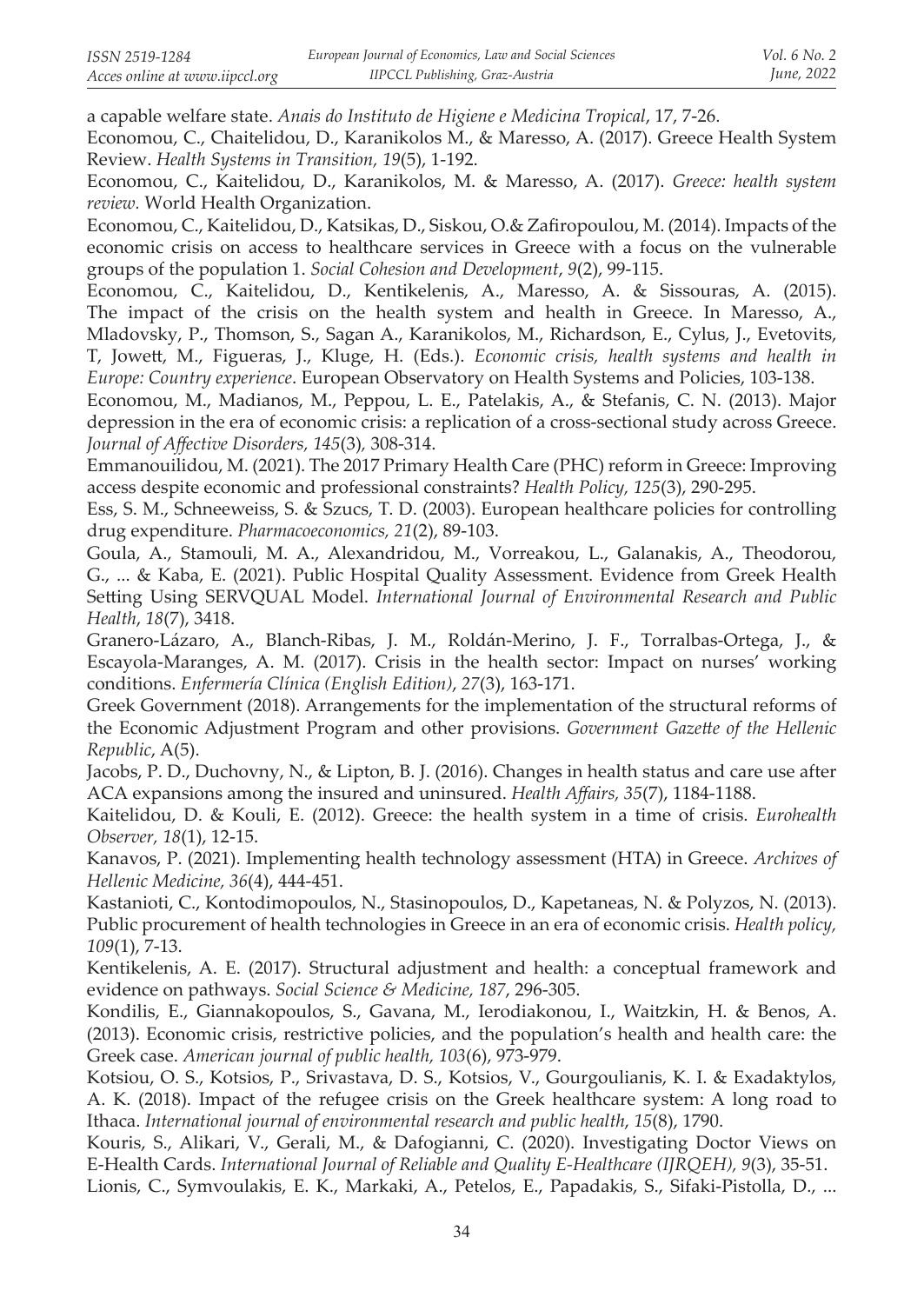& Tziraki, C. (2019). Integrated people-centred primary health care in Greece: unravelling Ariadne's thread. *Primary health care research & development, 20*(e113), 1-7.

Lorenzoni, L., Belloni, A. & Sassi, F. (2014). Health-care expenditure and health policy in the USA versus other high-spending OECD countries. *The Lancet, 384*(9937), 83-92.

Makrakis, A. (2018). Health quality indicators and the legislative treatment of mental disorders. *To Vima tou Asklipiou, 17*, (3), 181-184.

Maltezou, H. C., Giannouchos, T. V., Pavli, A., Tsonou, P., Dedoukou, X., Tseroni, M., ... & Souliotis, K. (2021). Costs associated with COVID-19 in healthcare personnel in Greece: a costof-illness analysis. *Journal of Hospital Infection 114*(2021), 126-33.

Maresso, A., Mladovsky, P., Thomson, S., Sagan, A., Karanikolos, M., Richardson, E., ... & World Health Organization. (2015). Economic crisis, health systems and health in Europe: Country experience.

Markou, G. (2017). The rise of inclusionary populism in Europe: The case of SYRIZA. *Contemporary Southeastern Europe, 4*(1), 54-71.

Martin-Carrasco, M., Evans-Lacko, S., Dom, G., Christodoulou, N. G., Samochowiec, J., González-Fraile, E., ... & Wasserman, D. (2016). EPA guidance on mental health and economic crises in Europe. *European archives of psychiatry and clinical neuroscience, 266*(2), 89-124.

Ministry of Health (2018). Health atlas. Athens: Ministry of Health, https://healthatlas.gov. gr/#!/, (accessed 01 October 2021).

Ministry of Health (2021). Presentations - financial reports data per Ministry and set. https:// www.moh.gov.gr/articles/bihealth/oikonomika-stoixeia/ , (accessed 10 October 2021).

Mpouzika, M. D., Mpouzika, E., & Papathanassoglou, E. (2018). The effect of the Greek financial crisis on the operation of public intensive care units. Connect: *The World of Critical Care Nursing, 12*(2), 48-51.

Murauskiene, L., Janoniene, R., Veniute, M., Van Ginneken, E.& Karanikolos, M. (2013). Lithuania: health system review. World Health Organization.

Pangalos, G., Sfyroeras, V., & Pagkalos, I. (2014). E–prescription as a tool for improving services and the financial viability of healthcare systems: the case of the Greek national e–prescription system. *International journal of electronic healthcare, 7*(4), 301-314.

Petmesidou, M. (2019). Challenges to healthcare reform in crisis-hit Greece. *e-cadernos CES*, (31), 19-42.

Petraki, M., & Matsaganis, M. (2018). Experiences of and Factors Contributing to Discrimination in Greek Hospitals, from the Perspective of Healthcare Users, Physicians, Nurses, and Hospital Administrators. In Balourdos, D. & Sarris, N. (Eds.). *Tackling multiple discrimination in Greece*, (p.p. 235-264).

Philalithis, A. (2020). The Trials and Tribulations of the National Health System (ESY) in Greece: A Chronicle of Unfulfilled Promises. *The Historical Review/La Revue Historique*, *17*, 115- 160.

Quaglio, G., Karapiperis, T., Van Woensel, L., Arnold, E. & McDaid, D. (2013). Austerity and health in Europe. *Health policy, 113*(1-2), 13-19.

Rori, L. (2016). The 2015 Greek parliamentary elections: from great expectations to no expectations. *West European Politics*, *39*(6), 1323-1343.

Sepetis, A. (2019). Sustainable Finance in Sustainable Health Care System. *Open Journal of Business and Management*, 8(01), 262.

Skleparis, D. (2017). The Greek response to the migration challenge: 2015-2017. *kas Katoptron* 05, 1-9.

Stadhouders, N., Kruse, F., Tanke, M., Koolman, X., & Jeurissen, P. (2019). Effective healthcare cost-containment policies: a systematic review. Health Policy, 123(1), 71-79.

Stenberg, K., Lauer, J. A., Gkountouras, G., Fitzpatrick, C., & Stanciole, A. (2018). Econometric estimation of WHO-CHOICE country-specific costs for inpatient and outpatient health service